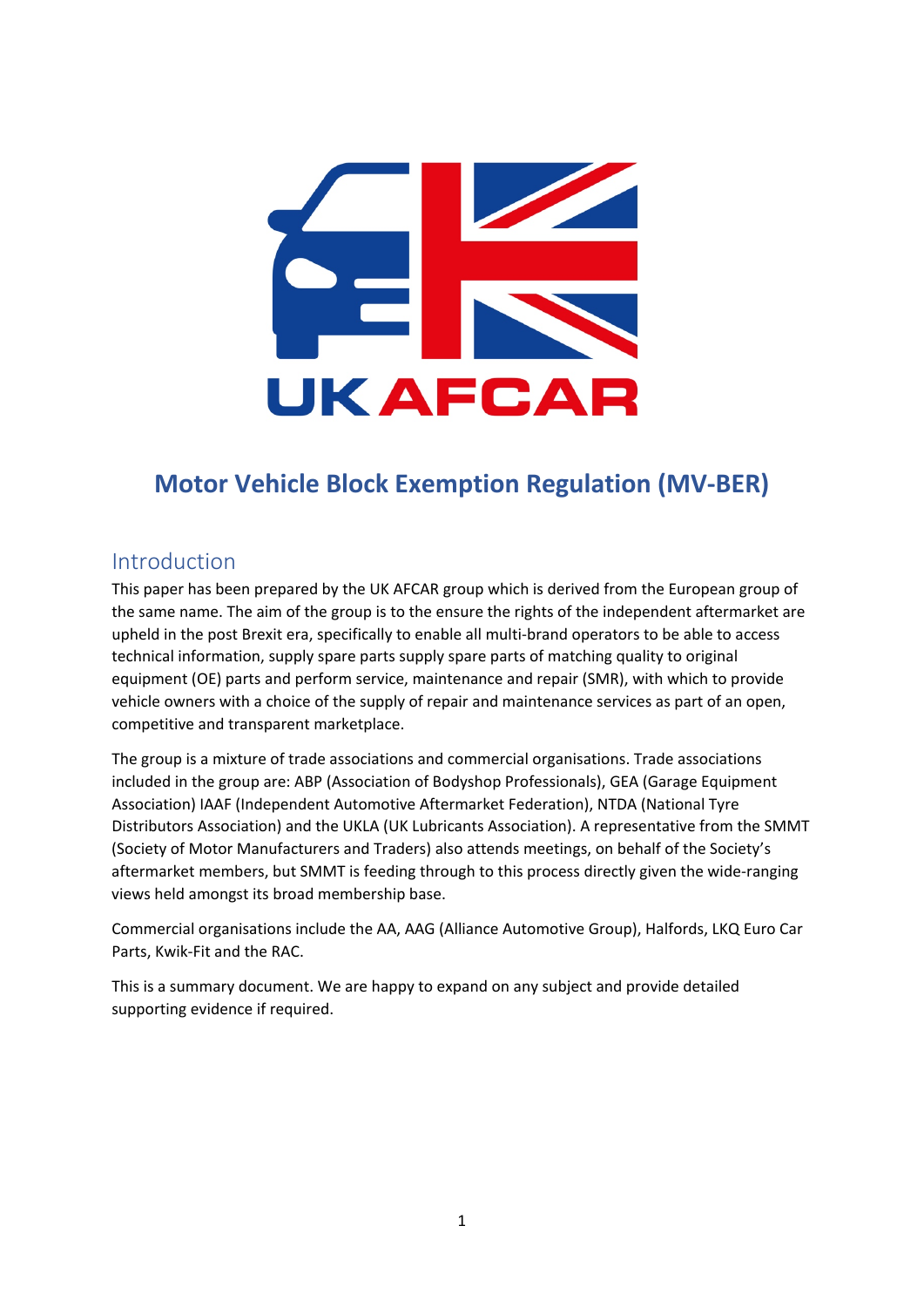# **Contents**

| Access to OEM-Brand Captive Parts by IAM Repairers and Parts Distributors. 7      |
|-----------------------------------------------------------------------------------|
|                                                                                   |
| Codes & software needed to activate spare parts from Tier1 manufacturers 8        |
| Codes & software needed to activate spare parts independent parts manufacturers 8 |
|                                                                                   |
|                                                                                   |
|                                                                                   |
|                                                                                   |
|                                                                                   |
|                                                                                   |
|                                                                                   |
|                                                                                   |
|                                                                                   |
|                                                                                   |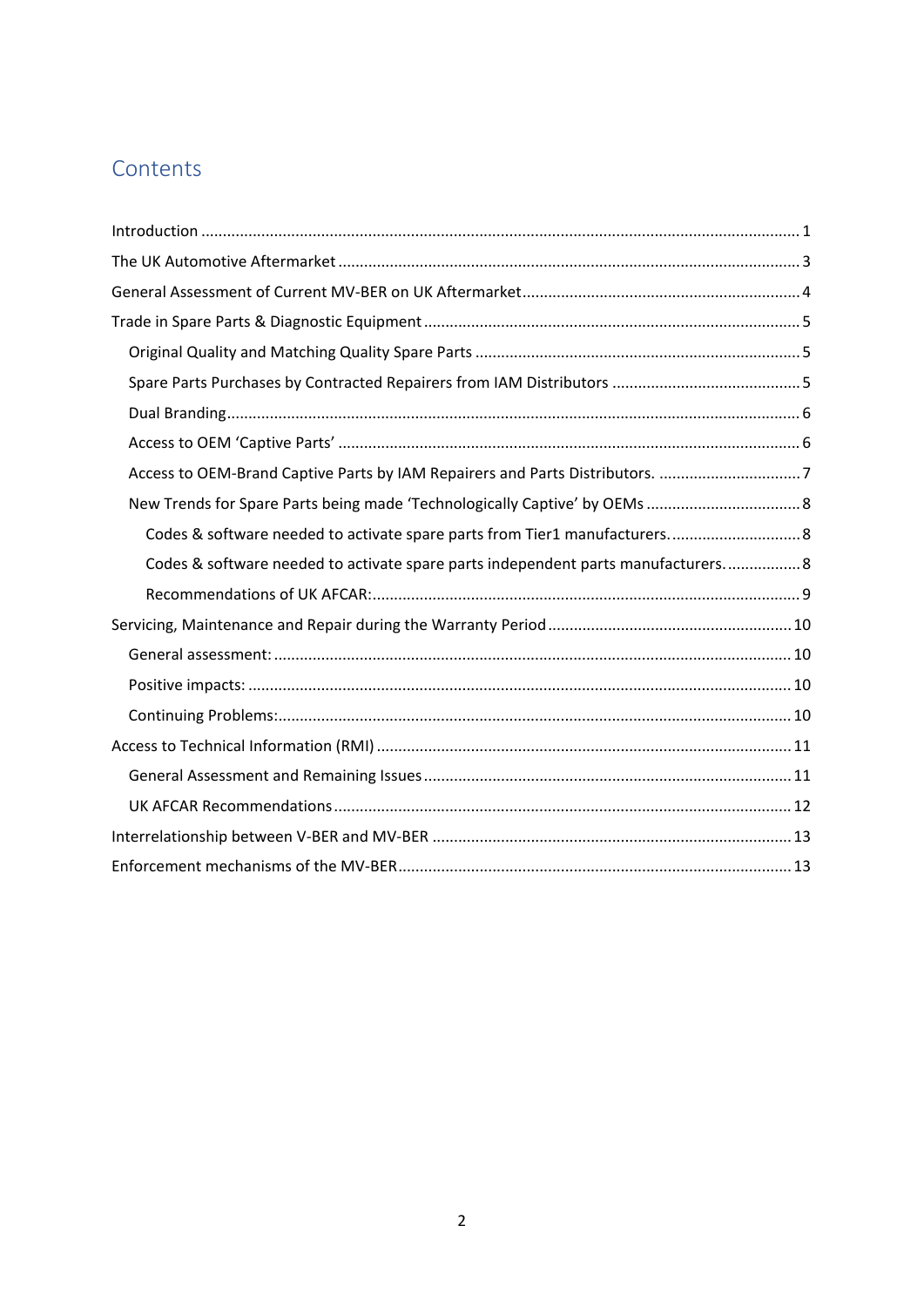# <span id="page-2-0"></span>The UK Automotive Aftermarket

The UK automotive aftermarket employs around 350,000 men and women, about 75,000 more than employed in all vehicle and engine manufacturing and their supporting supply chains.<sup>[1](#page-2-1)</sup>.

Independent motor trade (IMT) repairers accounts for 78% of UK Service Maintenance & Repair (SMR) light vehicle aftermarket by volume (workshop entries)<sup>2</sup>. Additional to this, independent operators conduct the vast majority of MOT tests, accident repairs, windscreen repairs/ replacement mobile/driveway repairs and other services.

In contrast OEM networks hold just [2](#page-2-2)9% of SMR work by value<sup>2</sup>. This is highly profitable for OEMs, particularly replacement parts (aka spare parts). This huge profit element is largely invisible to UK authorities as all OEMs are foreign-owned, but is important as they cross-subsidise the sale of new vehicles, especially for volume OEMs. Whilst their UK dealers benefit from a much smaller share of the OEM spare parts value chain, they are still expected to subsidise their new vehicle sales operation (officially termed 'overhead absorption') from aftermarket activities.

There are over 35,000 'all-makes' IMT repairers of various types, located in every city and town and most villages throughout the UK. In contrast, on average there are fewer than 200 single-brand franchised dealers<sup>[3](#page-2-3)</sup> for each OEM marque represented in the UK.

IMT service is therefore much more accessible and personal. Together with their much lower hourly labour rates and lower parts prices, IMT repairers consistently gain higher customer satisfaction ratings<sup>[4](#page-2-4)</sup>.

The IMT repairer typically employ 3 to 4 operatives with their business model relying on maximum utilisation of workshop space. Many jobs are accepted without a prior booking. Customers usually expect same-day (often 'while you wait') service. The IMT repairer generally will not attempt to stock spare parts to match this unpredictable demand relying instead on fast, just-in-time deliveries from an all-makes parts supplier. For SMR work, each IMT repairer obtains this service from a local IAM allmakes parts distributor, popularly called a motor factor, typically offering 'within-the-hour' deliveries. Large investments in facilities, technology, training and stock throughout the IAM have made this possible. There are around 2,200 all-makes motor factor locations in the UK, so on average they are much closer to the IMT repairer than the relevant (single marque) contracted distributor.

The IMT repairer sometimes chooses, or has no alternative, but to buy parts from the OEMs contracted distributor, because they are 'captive' or otherwise unobtainable from their normal supplier<sup>[5](#page-2-5)</sup>.

IAM parts distributors' major suppliers are Tier 1 parts manufacturers, who also develop and supply the same parts to the OEM vehicle assemblers and their aftermarket (OES) programmes. In the legislation these are called Original Quality parts. Generally, IMT repairers can buy these parts at

<span id="page-2-1"></span><sup>1</sup> *Frost & Sullivan for SMMT: THE IMPORTANCE OF THE UK AFTERMARKET June 2016; ONS Mar 2020 2019 Provisional 2019; Dec 2019 - 2018 benchmarked to BRES/ABS.*

<span id="page-2-2"></span><sup>2</sup> *GiPA research conducted each year with 3,000 UK motorists.*

<span id="page-2-3"></span><sup>3</sup> *Franchised dealers are termed Authorised Distributors or Authorised Repairers in the legislation. UK AFCAR consider the word Authorised to be highly prejudicial, implying that Independent all-makes repairers and distributors are 'unauthorised'. We prefer the description 'Contracted' which is used throughout the remainder of this document.*

<span id="page-2-5"></span>

<span id="page-2-4"></span><sup>4</sup> *GiPA research for example. 5 GiPA research conducted annually amongst 1,000 UK repairers and parts distributors.*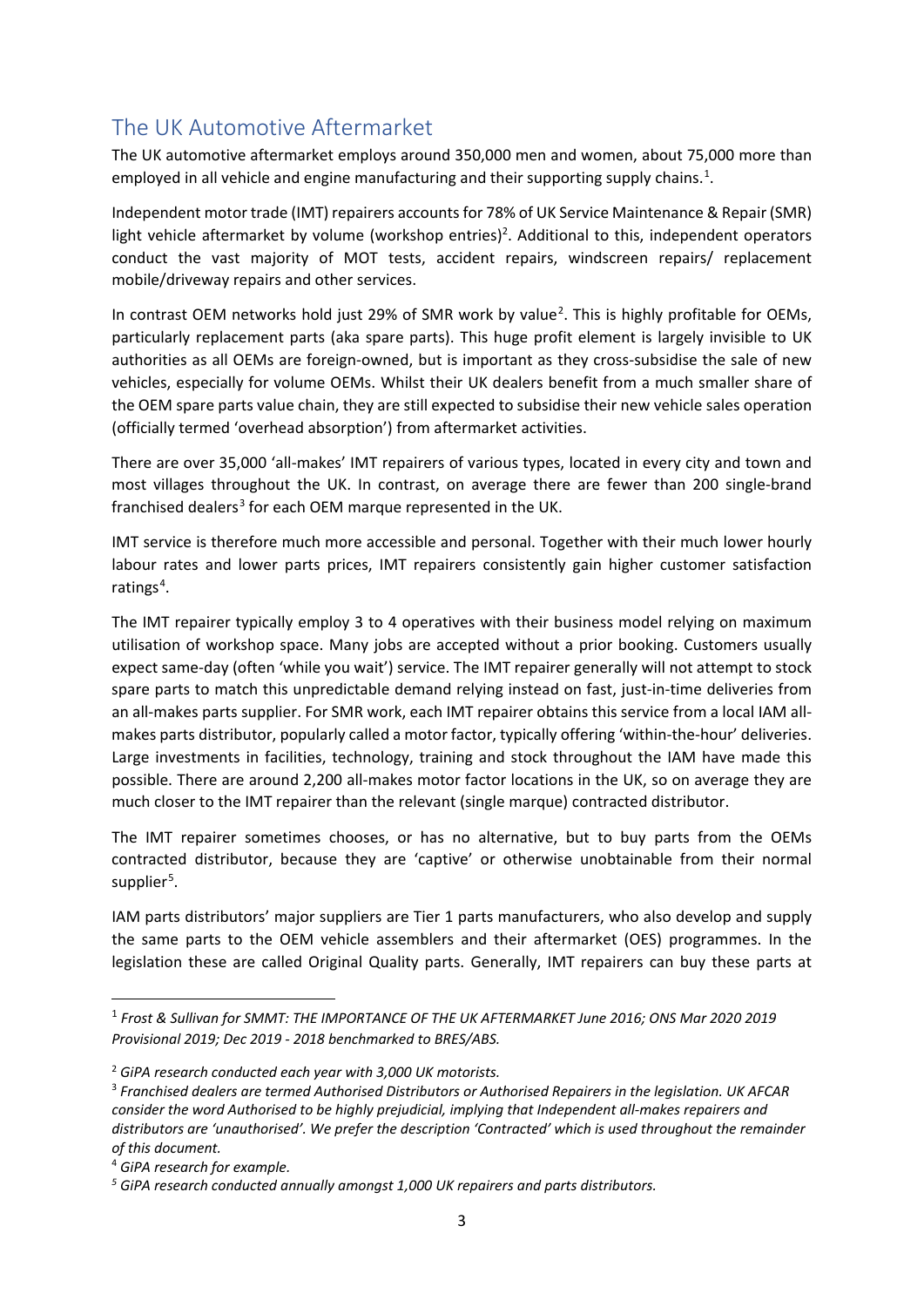significantly lower prices from IAM distributors than from contracted distributors, due to the simpler value chain, economies of scale and more efficient logistics. IAM distributors can also buy Original Quality parts from Tier2 suppliers (sub-contractors to Tier1s) and from other parts manufacturers which supply spare parts certified to be of OE Matching Quality. The latter tend to be supplied at lower prices still.

The IAM is therefore the predominant and essential enabler of affordable mobility to UK consumers and businesses by providing choice for vehicle owners in the provision of SMR. For this to continue, IMT workshops need immediate and efficient access to a vehicle and its electronic and mechanical systems (to diagnose it), to repair and maintenance information<sup>[6](#page-3-1)</sup> (to service it), to replacement parts identification and delivery (to fix it) and to update digital service records for the vehicle (to record what work has been completed).

# <span id="page-3-0"></span>General Assessment of Current MV-BER on UK Aftermarket

The MV-BER and the Supplementary Guidelines have contributed to competition in IAM of automotive spare parts and SMR to some extent. The MV-BER has acted as a safety net against OEMs' attempts to monopolise the aftermarket, so making consumer choice possible.

IAM repairers currently have access to spare parts and Tier1 parts manufacturers. IAM parts distributors are able to supply the entire aftermarket. RMI is also accessible, although not to the extent envisioned when the regulation was introduced. IMT repairers can (theoretically) work on newer vehicles without invalidating the OEM warranty. The present MV-BER framework has helped to outweigh the privileged position and significant market share that OEMs enjoy in parts and servicing markets.

Particularly in view of expected developments of micro-EV vehicles within inner city areas, UK AFCAR suggest that powered 2-wheel vehicles (above 1kw motor) be included in future MV-BER.

Regrettably, various technical and market changes are handing OEMs the opportunity to stifle this competition which will be to the long-term detriment of motorists and businesses.

On the one hand, competition has generally intensified for those parts which are widely available to the independent aftermarket, primarily due to the very existence of the MV-BER.

However, on the other hand, increasingly more parts are being taken out of the competitive arena and are being classified as 'captive' parts. With their massive resources, OEMs are trying to gain a higher share of the aftermarket by designing systems to exclude IMT repairers and gaining monopoly powers over many key areas, including ADAS<sup>[7](#page-3-2)</sup> and EV<sup>[8](#page-3-3)</sup> systems, denying competitive choice to the UK consumer.

<span id="page-3-1"></span>*<sup>6</sup> Generally called RMI.*

<span id="page-3-2"></span>*<sup>7</sup> ADAS = Advanced Driver Assistance Systems, such as adaptive speed control.*

<span id="page-3-3"></span>*<sup>8</sup> EV = vehicles with electric powertrains*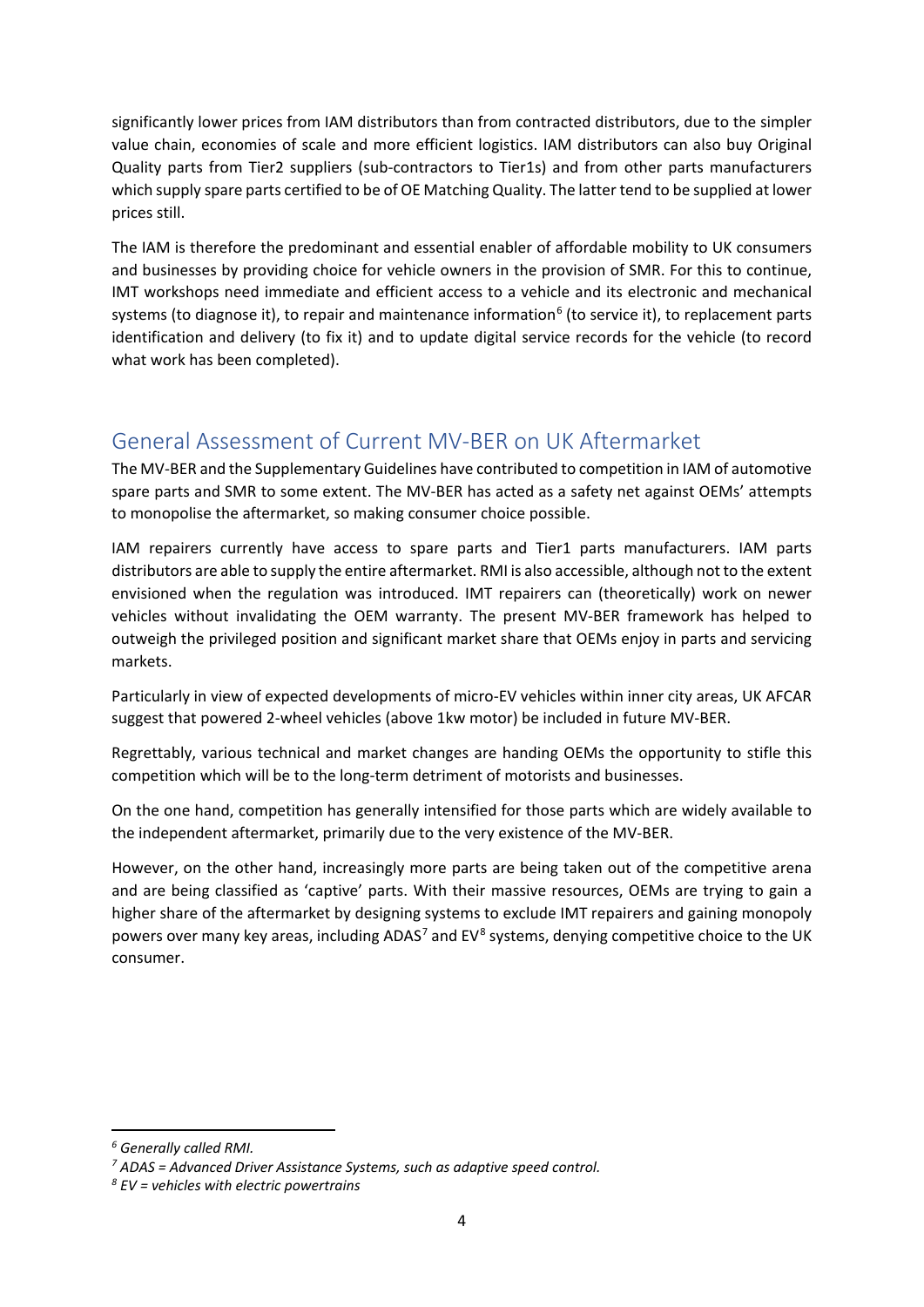# <span id="page-4-0"></span>Trade in Spare Parts & Diagnostic Equipment

# <span id="page-4-1"></span>Original Quality and Matching Quality Spare Parts

Legal reference Points (19) and (20) of the Supplementary Guidelines on vertical restraints in agreements for the sale and repair of motor vehicles and for the distribution of spare parts for motor vehicles (2010/C 138/05).

The well-understood legal definitions of Original Quality and Matching Quality spare parts (see above) have been useful in several contexts and should be retained. Beyond the original intention of specifying which parts contracted repairers would be allowed to buy from IAM distributors (which hardly happens in practice – see below), the definitions are widely used in public sector tenders, industry codes of practice, end-customer information etc. Removal would leave only OEM-brand parts with a legal definition and would thus remove competition in areas of the aftermarket governed by formal tenders and enforceable CoPs.

#### *UK AFCAR members request that the current definitions be retained.*

### <span id="page-4-2"></span>Spare Parts Purchases by Contracted Repairers from IAM Distributors

The legal definitions of Original Quality and Matching Quality were originally introduced to allow/ encourage contracted (aka Authorised) repairers to use non-OEM/VM branded parts without compromising quality standards.

In practice, contracted distributors/repairers rarely buy parts which compete directly with those available from their VM. The principal reason is that their buying terms are crucially dependent on cumulative volume-sensitive rebates and minimum sourcing requirements. The rebate trigger points are set unilaterally by the OEM and are frequently adjusted to allow little headroom to buy from the IAM. Allowed unfettered access to contracted distributors'/ repairers' premises, OEM representatives have the power to alter (or threaten to alter) other unregulated, non-monetary terms of trade. Sanctions include refusing the return of old parts without consignment bill or original packaging, denying the allocation of specially requested car models and charging full fees for mandatory training courses – all linked to attainment of parts quotas and absence of non-OEM brand parts.

### *UK AFCAR members request that minimum purchasing requirements, related rebate structures and other anti-competitive tactics should not be permitted in future UK MV-BER legislation.*

In contrast, contracted distributors/ repairers are happy to buy parts from 'all-makes' IAM distributors when repairing a vehicle outside their OEM's brand. This could be for a fleet repair contract or refurbishment of a trade-in vehicle.

Even this as an opportunity is gradually being foreclosed to IAM parts distributors. Many OEMs have introduced a second or third range of parts with different branding and market positioning. These can be lower-priced parts for their own marque or for all-makes applications. The latter are sourced from the same Tier1 and Matching Quality suppliers used by IAM distributors, with whom they compete directly throughout the aftermarket. UK AFCAR members suspect that the very high margins achieved on captive parts allows price subsidisation on these competitive parts. Increasingly, most OEMs are offering alternative brands of 'competitive' parts at lower prices (e.g. Stellantis Eurorepar, Renault Motrio) to compete with IAM in this sector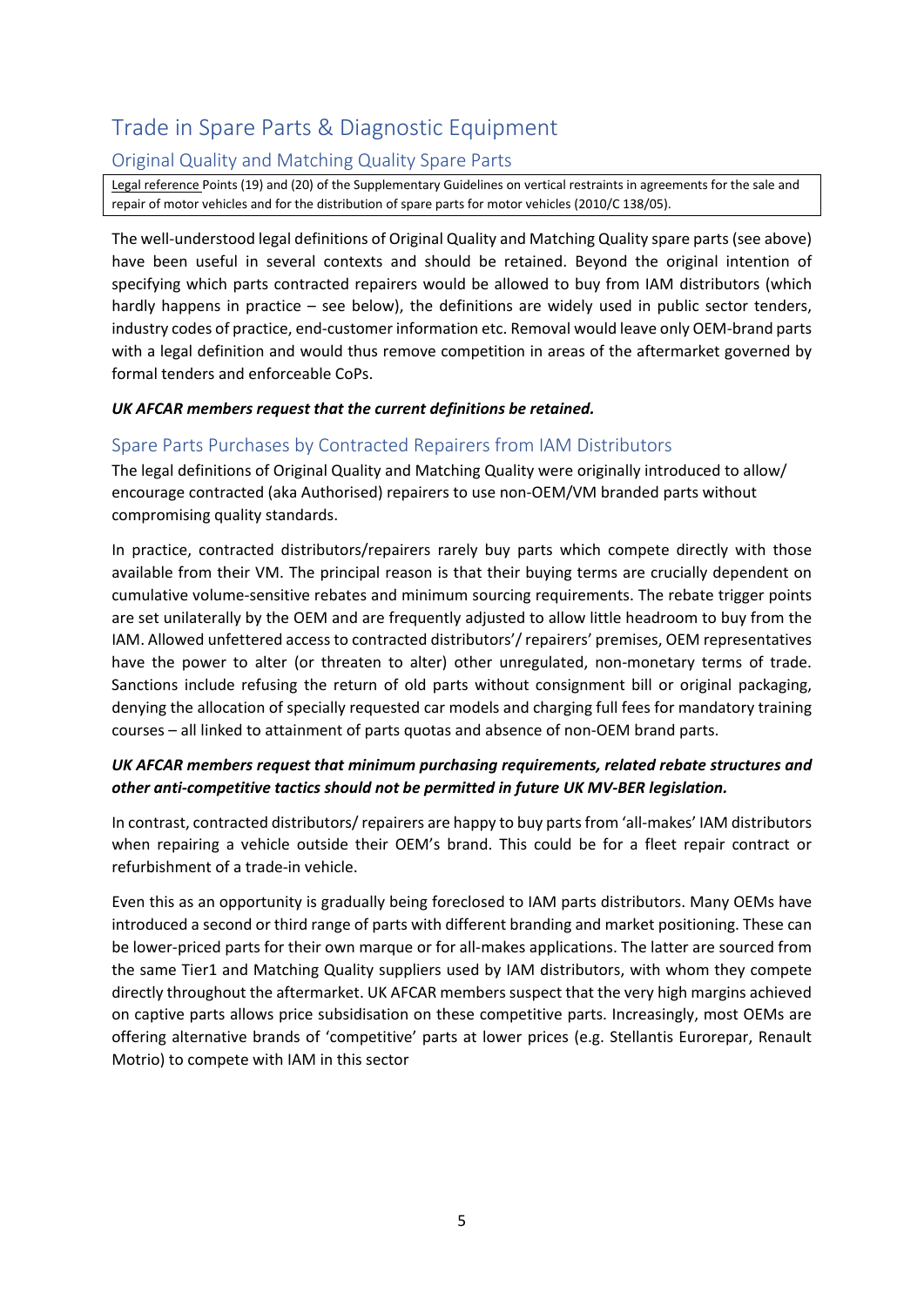### <span id="page-5-0"></span>Dual Branding

Legal reference

Article 5(c) of Commission Regulation (EU) No 461/2010; Point (24) of the Supplementary Guidelines (2010/C 138/05)

Tier1 suppliers are currently allowed to place their logos on parts used in original vehicle assembly. This gives some assurance to an IAM repairer (and their customer) when replacing the part supplied by an IAM distributor with the same branding. OEMs can try to restrict this by:

- OEM logo taking more and more space on the part;
- Parts becoming smaller, making it sometimes impossible to place a second logo;
- Restrictions coming from the OEM-owned tooling which contain the OEM logo.

*UK UFCAR suggest that Tier1s be allowed to put more information on the parts, possibly in the form of a QR code, which could lead to correct replacement part number, fitting and calibration information etc.*

### <span id="page-5-1"></span>Access to OEM 'Captive Parts'

Legal reference

Article 5(b) of Commission Regulation (EU) No 461/2010; Point (23) of the Supplementary Guidelines (2010/C 138/05)

Since 2010, there has been an increase in the number of parts produced by Tier1 parts manufacturers which are not available in their branding to the aftermarket, due to OEM actions. These are called captive parts.

As previously stated, we are seeing an increasing proportion of these. Their price is significantly higher than similar parts which are not captive, thus penalising the consumer and rewarding the monopolistic OEM. Some common causes of captivity are:

- A 'gentleman's agreement' between OEM and Tier1 not to supply to IAM as an unwritten condition of obtaining original equipment business on new models - even though there is no IPR, tooling ownership or economic justification for this. Examples of such parts are ADAS spare parts, NOx sensors, ECUs, engine management sensors, EGR valves, ABS pumps and nearly all EV/ Hybrid parts.
- OEM claiming IP rights or tooling ownership, even though the Tier 1 developed and manufactured the parts, so undoubted has the knowhow to manufacture the part unaided by the OEM. This is actually illegal under current law but difficult in practice for a Tier1 to enforce.
- Prohibitively high costs for tooling also in effect create more captive parts.
- Parts where some special coding or software is integral to the functioning part but is only issued by the OEM. If OEMs do not license such software or license tooling rights to the Tier1 suppliers, such parts will be exclusively limited to their contracted repair network. An IMT repairer can perhaps obtain the part from the relevant contracted repairer but this is expensive and time-consuming - and immediately informs his competitor that a particular vehicle has 'slipped through the net' into the independent sector.
- OEMs placing branding and logos on 'must-match' externally visible parts. For example: when only one headlamp needs replacing after a collision, using an (otherwise identical) IAM part without the VM logo would not be acceptable to the consumer or accident insurer. If Tier1 attempted to supply the part with OEM branding to the IAM, they would be challenged under trademark legislation.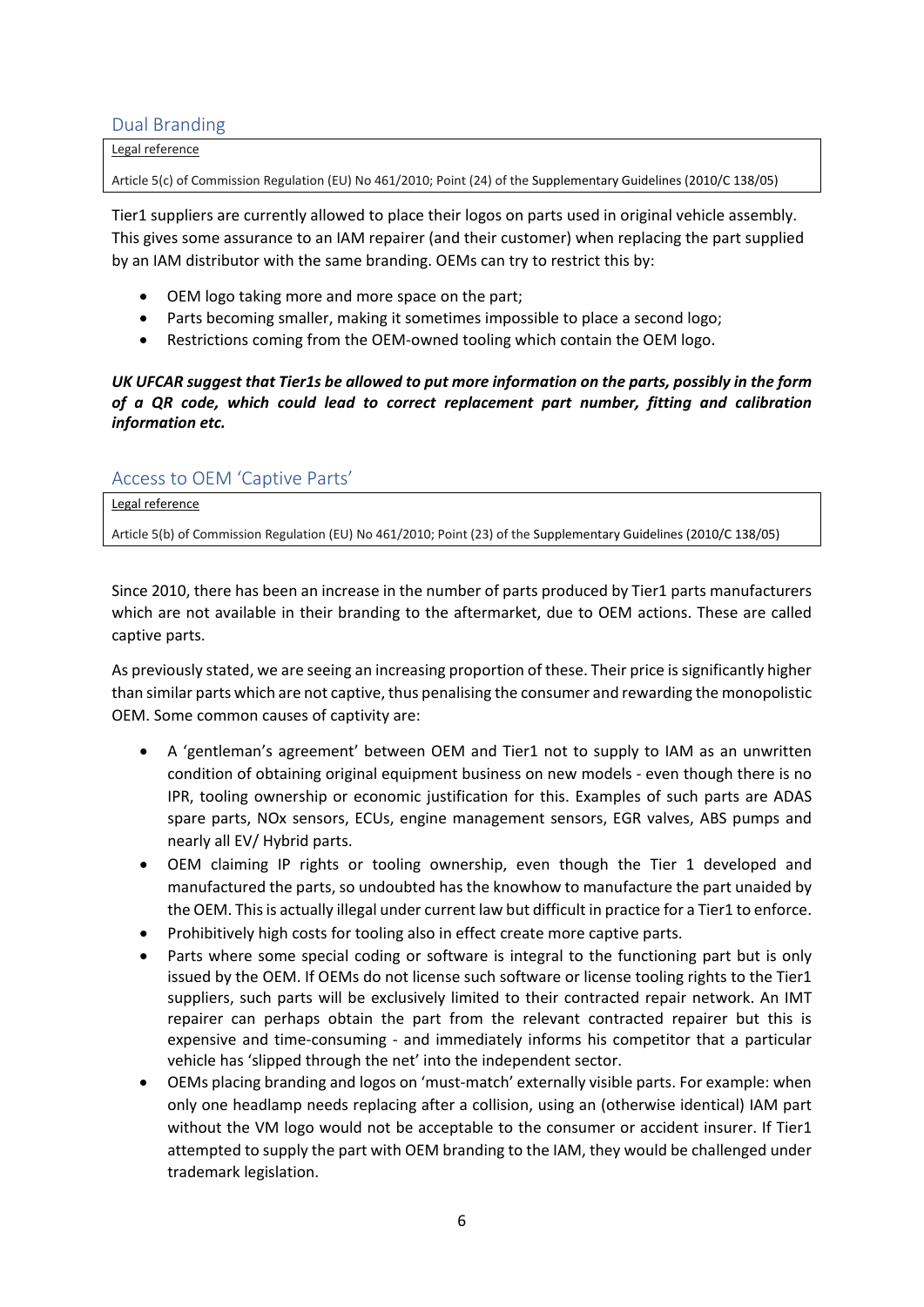#### *UK AFCAR request that new legislation should be framed so Tier1s will be allowed to distribute the totality of their manufactured range to the aftermarket and to incorporate any relevant software or coding licences (purchased from OEM at specified, reasonable prices).*

### <span id="page-6-0"></span>Access to OEM-Brand Captive Parts by IAM Repairers and Parts Distributors.

In general, IAM repairers can buy OEM brand parts, including captive parts, from the nearest OEM contracted parts distributor for the relevant marque. However, due to the larger distances involved (and high prices) this does not meet the 'one-stop-shop/ just in time' requirements of the IMT repairer, which their local IAM parts distributor generally provides.

Parts manufactured by a Tier 1 supplier to the OEM and where the OEM is making an (invalid) claim for IP rights or for ownership of tooling:

Under current MV BER, many Tier1 parts suppliers are unwilling/ unable to supply their full parts range to IAM distributors. This is because OEMs are spuriously claiming tooling and IP rights to OEM spare parts, with a view to make them captive parts, in the aftermarket, with monopolistic pricing. Alternatively, they may 'license' this tooling/ IP back to the Tier 1 supplier, thus increasing the aftermarket pricing of those licensed spare parts. This is illegal "if the parts manufacturer already has such tooling, IP rights or know-how – or under reasonable conditions could obtain them" - refer Supplementary Guidelines, Item 23. These conditions are almost always satisfied by Tier 1 parts suppliers. Unfortunately (but understandably) they are reluctant to pursue a legal remedy against important OEM customers.

The current MV-BER did not foresee the possibility/right that independent wholesalers may purchase OEM-branded spare parts (including captive) at the wholesale level.

OEMs are allowed under current legislation to prevent their contracted distributors from supplying IAM parts distributors. This prevents IAM distributors from holding stock of OEM brand parts, including captive parts, and thus being able to be the one-stop-shop.

The Q&A document<sup>[9](#page-6-1)</sup> that accompanied MV-BER suggested that IAM distributors should be able to obtain a single OEM brand part from a contracted distributor, provided it could be proved the part was for immediate sale to an IMT repairer. This so-called Purchase Agent<sup>[10](#page-6-2)</sup> Workaround is not practicable on cost grounds and, in the UK, several major OEMs appear to have instructed their distributors not to co-operate.

*UK AFCAR strongly recommends that future UK legislation should ensure the availability of spare parts from OEMs or Tier1s be increased within the IAM. In cases where there is a monopoly on spare parts (OEM) or a duopoly (OEM and Tier1) there should be an obligation of OEMs and Tier1 to sell their products to the independent distribution. The new MV-BER should require OEM's contracted distributors to also supply the independent wholesalers without restriction, for the sake of competition in the aftermarket and for more consumer choice.* 

<span id="page-6-1"></span><sup>9</sup> *http://ec.europa.eu/competition/sectors/motor\_vehicles/legislation/faq\_de.pdf, at nr. 12.*

<span id="page-6-2"></span><sup>10</sup> *Sometimes called Executive Agent Workaround.*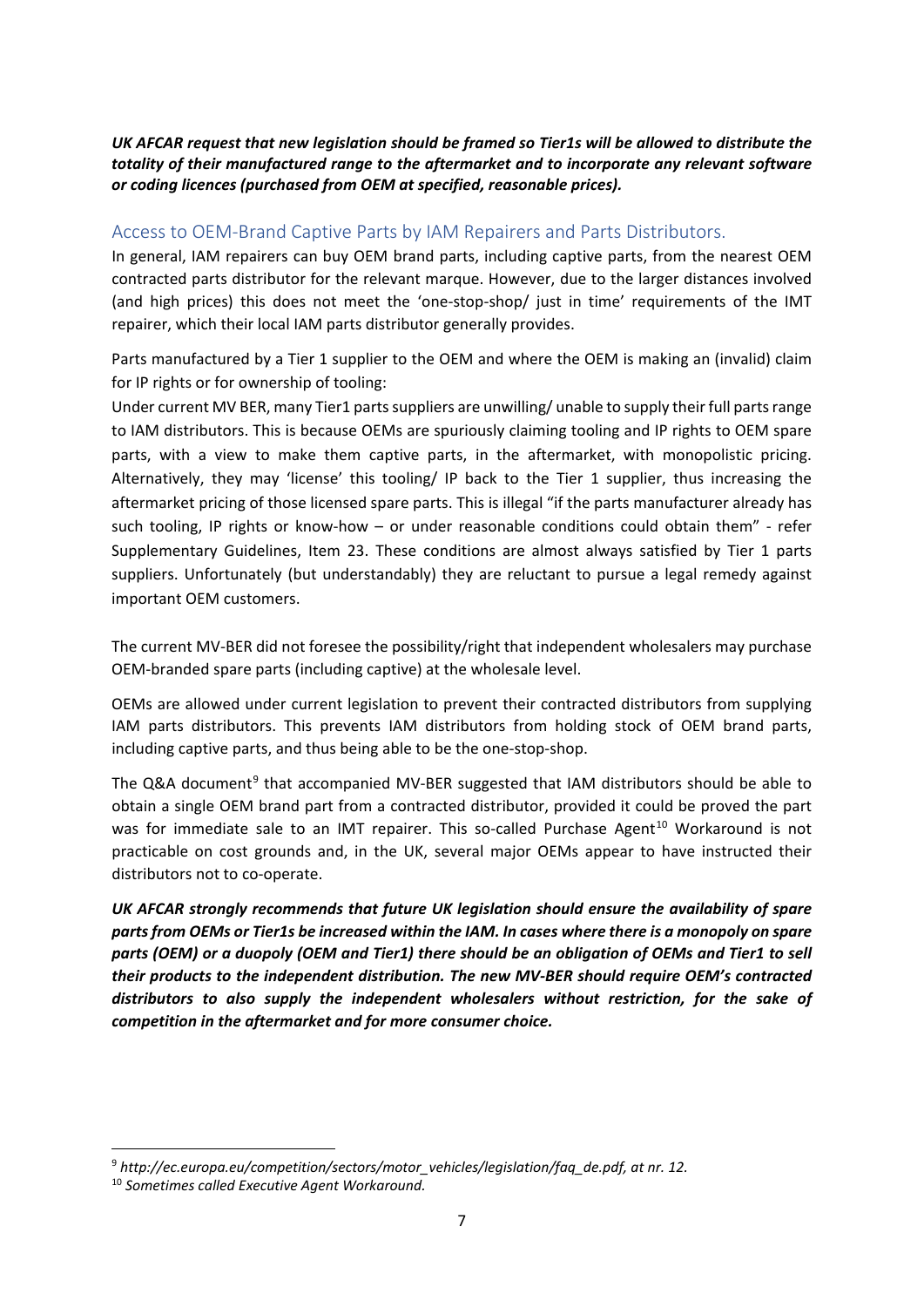# <span id="page-7-0"></span>New Trends for Spare Parts being made 'Technologically Captive' by OEMs

New forms of 'parts captivity' have emerged in recent years, mainly due to the development of proprietary security control technologies in the vehicle and embedded in the parts themselves. Digitalisation within the automotive industry has enabled OEMs to implement new measures to manage safety and security of the vehicle. With cybersecurity shortly to become a legal requirement, we expect this trend to accelerate.

UK AFCAR wishes to emphasise that it does not challenge the fact that the safe and secure interoperability of spare parts needs to be ensured. In today's complex and interconnected vehicles, security measures are needed to ensure the functioning and system integrity of the vehicle, including when spare parts are installed during the maintenance or repair of a vehicle. However, this must be done in a manner to enable effective competition in the market for spare parts. Mechanisms must be made available and put in place, to enable the safe and secure installation of spare parts from the independent aftermarket and delivered at proportionate cost.

Similar remarks apply to the retrofitting of IAM accessories by IAM installers – e.g. Towbars

#### <span id="page-7-1"></span>Codes & software needed to activate spare parts from Tier1 manufacturers.

One such new implementation of security measures which is predominantly used by OEMs is the coding or software *activation* of a spare part<sup>[11](#page-7-3)</sup> as it is installed in a vehicle. These activations (via scanning QR codes or input of unlocking code via a diagnostic tool or by special software download) provides the final step to make the part usable within the vehicle and is proprietary for each vehicle manufacturer. In the current scenario, OEMs provide these activation codes/QR codes only to their own network, often only by mandating the use of the OEM's own proprietary diagnostic tools.

However, independent multi-marque diagnostic tools/ scan tools in current use within IMT workshops are not able to scan/ read the required information from the Tier-1 spare part in order to complete the part verification process. These OEM coded spare parts can only be read by the proprietary diagnostic tool/ scan tool of the OEM. With part(s) traceability becoming more important due to increasing need for security, OEMs mandating their own diagnostic tool/ scan tool has the potential to close the market for independent diagnostic tool manufacturers.

Instead, IMT repairers using independent multi-marque scan tools/ diagnostic tools must have a fair chance to compete and be able to register OEM-coded spare parts. These tools should be enabled to use the pass-through mechanism to go online and connect with the OEMs system/backend server to successfully integrate the part with the vehicle. The diagnostic tool must be allowed to read the required type-number and hardware version number from the OEM-coded spare part and verify the values against the list of validated values (i.e. spare part number/ version number pair) stored in the vehicle manufacturers backend server to complete the part integration process with the vehicle.

#### <span id="page-7-2"></span>Codes & software needed to activate spare parts independent parts manufacturers.

Whereas Tier 1 parts suppliers have a business relationship with the OEMs, enabling them to liaise on both sides for security mechanisms, there is no such provision currently for independent parts manufacturers. Currently, these independent manufacturers of Matching Quality parts have no

<span id="page-7-3"></span><sup>11</sup> *At the repairer level, the vehicle does a final handshake or a check of authentication code of the vehicle manufacturer as the part is installed in the vehicle. In addition, configuration information of the part including the type-number, hardware version number etc are verified against the information stored in the vehicle manufacturers configuration management backend server. Diagnostic tools are required to read this information from the spare part and connect to the VMs backend to verify the information. Once the part is identified as a validated part, the spare part is successfully integrated with the vehicle.*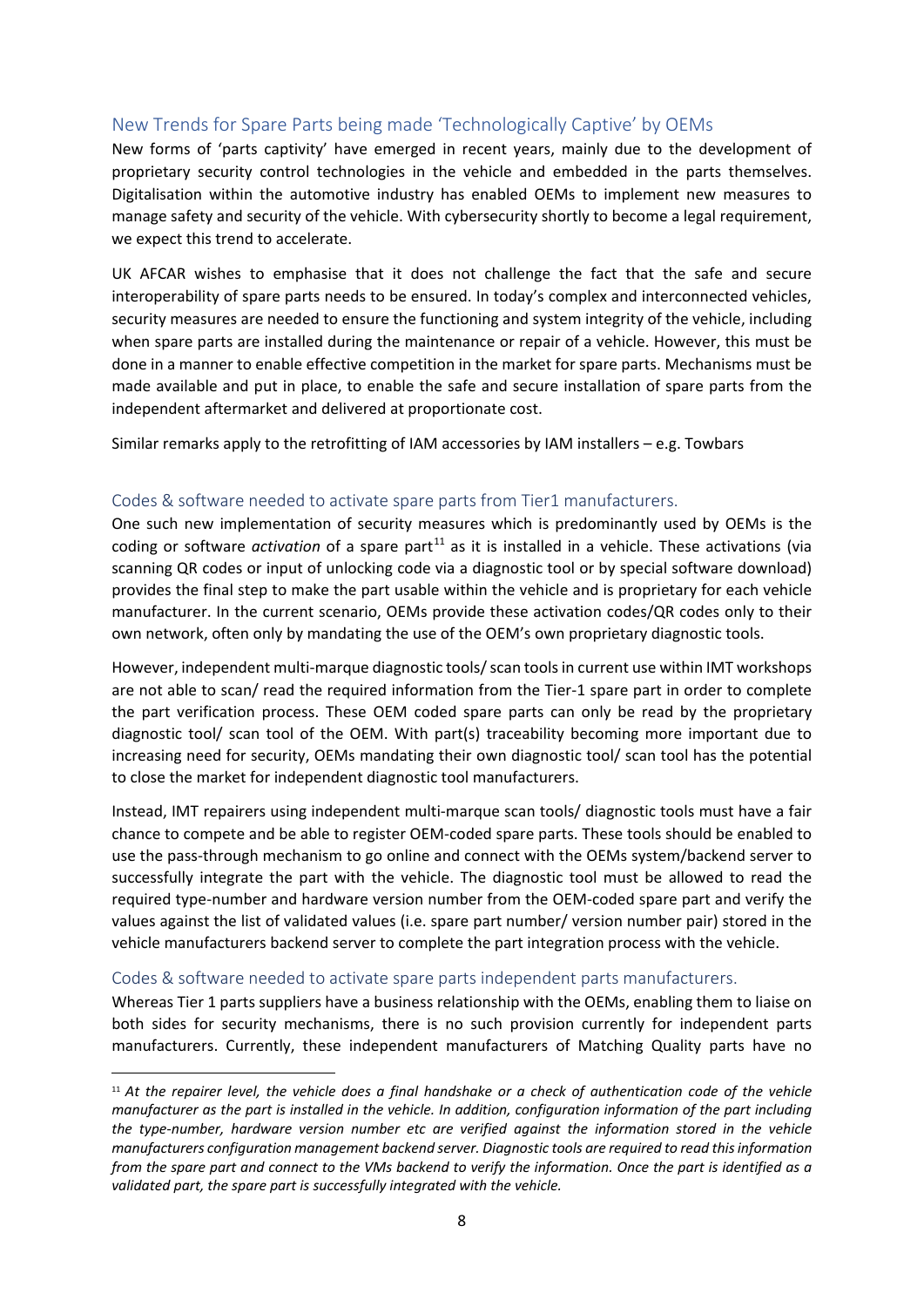possibility to obtain to create signatures/ activation codes in cooperation with OEMs. They will become unable to produce spare parts that are recognised by newer vehicles.

Independent part producers must have the capability to develop a "security code creation business relationship" with OEMs to be able to produce spare parts on an equal basis to Tier1 suppliers.

Under this "security code creation business relationship", independent parts producers must have the ability to receive the necessary development, product specific compatibility and interoperability requirements from the vehicle manufacturers to code parts to vehicles.

For those parts covered by existing type approval requirements, such as braking or lighting, the vehicle manufacturer must provide the requirements and parts developed in accordance with these requirements need to continue to be tested and validated by an independent authority so that they do not cause any safety/security concern"

Once validated, the vehicle manufacturer needs to verify the part as a validated part relevant for the specific vehicle type. The part number and the hardware version number of the part needs to be included in the configuration management system of the vehicle manufacturer along with the list of permissible validated parts for a specific vehicle type, before it can be sold in the market as a spare part relevant for a specific vehicle type.

Independent multi-marque scan tools/ diagnostic tools must be able to read the part number and hardware version number of validated and certified spare parts developed by independent parts producers. During the repair process, it should be possible for these independent multi brand scan tools/ diagnostic tools to be able to use the pass-through mechanism to go online and connect to the vehicle manufacturers backend server. It should be possible to verify the part number and hardware version number of the independent spare part with the vehicle manufacturers backend server and complete the part integration with the vehicle.

An unregulated environment supporting the possibility of coding of spare parts in a proprietary manner closes the market for customer choice and mandates that only those parts can be installed within the vehicle that is selected by each individual vehicle manufacturer. This affects the independence of the UK aftermarket where the vehicle manufacturer as the competitor had full control and can set terms on the functioning of the independent aftermarket.

#### <span id="page-8-0"></span>Recommendations of UK AFCAR:

- 1. OEMs should not be able to monopolise the entire aftermarket environment by introducing proprietary security measures like QR codes/ software activation to the selected few suppliers of their own choice. Such measures should not be used to restrict both, Tier 1 and independent parts producers from the ability to compete (i.e. develop and sell spare parts) and thus deny the entire independent aftermarket a competitive choice.
- 2. Tier1 suppliers should get a licensing agreement (or equivalent) for the parts codes for supply of their own parts to the independent aftermarket but combined with measures whereby independent multi-marque tools and test equipment are enabled to read the codes to avoid the obligatory use of the proprietary OEM test equipment (the forced use of the OEM equipment for codes being another means to restrict competition).
- 3. Independent parts producers need to be able to form a "security code creation business relationship" with the vehicle manufacturers and have the capability to develop independent parts that are compatible with the vehicle type. This must include the ability to receive relevant product development requirements from the vehicle manufacturers, including safety and security requirements and other product requirements related to compatibility and interoperability. Also, the ability to test the developed spare parts through neutral third-party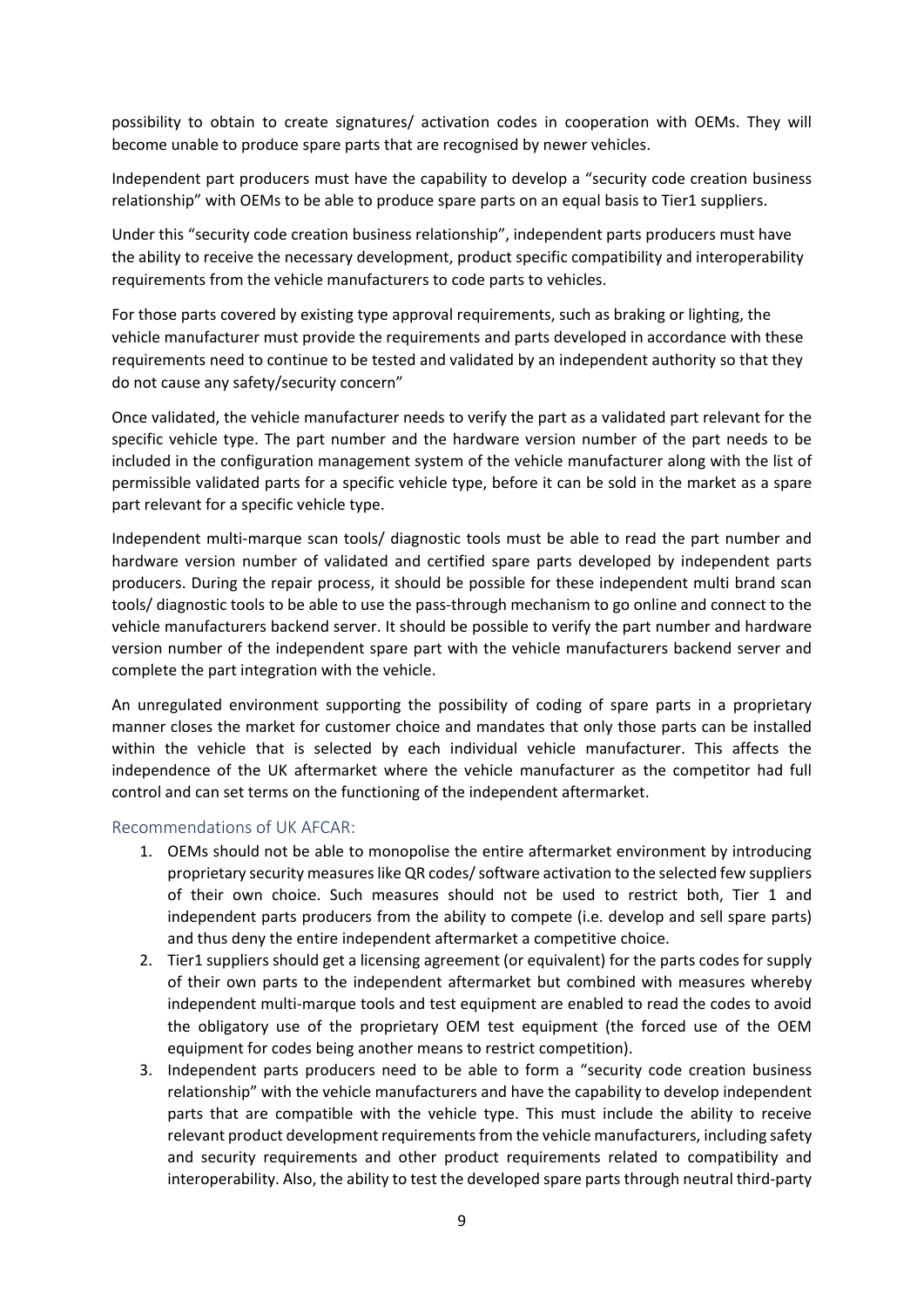test houses and to perform integration testing with the vehicle manufacturer for their developed part and obtain the required certificate/ signature for a validated part

- 4. Independent multi-marque scan tools should be able to verify the vehicle manufacturers signature and the corresponding part number and version number against the information stored in vehicle manufacturers backend.
- 5. Independent parts should be able to be activated using independent scan tools/ diagnostic tools with the vehicle type.

# <span id="page-9-0"></span>Servicing, Maintenance and Repair during the Warranty Period

#### Legal reference

Point (69) of the Supplementary Guidelines (2010/C 138/05)

### <span id="page-9-1"></span>General assessment:

This important provision in current MV-BER Guidelines has much helped the competitive situation in the aftermarket compared with 2010. However, problems remain, mainly due to the vehicle manufacturers continuing to mislead the consumer and to undermine IAM parts and services.

# <span id="page-9-2"></span>Positive impacts:

After 2010, some contracted repairers still tended to invalidate the warranty if the vehicle had been serviced by IMT operators. However, the clear wording of the regulation ensured that such situations were quickly resolved in favour of the IMT repairer, normally without recourse to the courts.

# <span id="page-9-3"></span>Continuing Problems:

Despite clear rules and successful legal claims, the non-compliance by contracted dealers/ repairers of this obligation still exists and is a well-known problem in the market. Contracted dealers/ repairers still use various subtle means to influence customers:

- Oral misinformation to the consumer about warranty obligations to make them uncertain about his/ her rights.
- Oral misinformation to the consumer of the unclear consequences of using non-OEM/OES spare parts or servicing his car outside the OEM contracted network and making the consumer believe it is more advantageous (warranty-wise) to service his car in the contracted network.
- However, we have come across instances where the OEM has expressly stipulated in writing instructing their network to invalidate warranties if non-OEM-branded parts are used, PSA being an example and when challenged they have capitulated. So, in these cases it is an express written instruction<sup>12</sup>.
- Through use of extended maintenance plans included in the vehicle sale contracts.
- OEMs bundling 'Free Servicing' into the price of a new car. This denies potential business to independent SMR operators, because the car owner would feel that they are 'paying twice' for a service. OEMs or their dealers should not be allowed to bundle 'free servicing' offers with the sale of a new or nearly new vehicle. Instead, the servicing element should be shown

<span id="page-9-4"></span><sup>12</sup> *An example of this can be found a[t https://www.ueil.org/wp](https://www.ueil.org/wp-content/uploads/2020_January_OEMBulletin_PSA.pdf)[content/uploads/2020\\_January\\_OEMBulletin\\_PSA.pdf](https://www.ueil.org/wp-content/uploads/2020_January_OEMBulletin_PSA.pdf)*

*Firstly, UEIL has been made aware that PSA had disseminated a technical circular letter to its network in France stating it was compulsory to use lubricants approved by PSA. Secondly, UEIL has been informed that some customers in the UK had experienced issues with PSA dealerships who had invalidated warranties due to using an engine oil which had not been approved by PSA. Then we have drawn PSA's attention to the fact that such statement and behaviour were clearly illegal and constituted a breach of EU regulation.*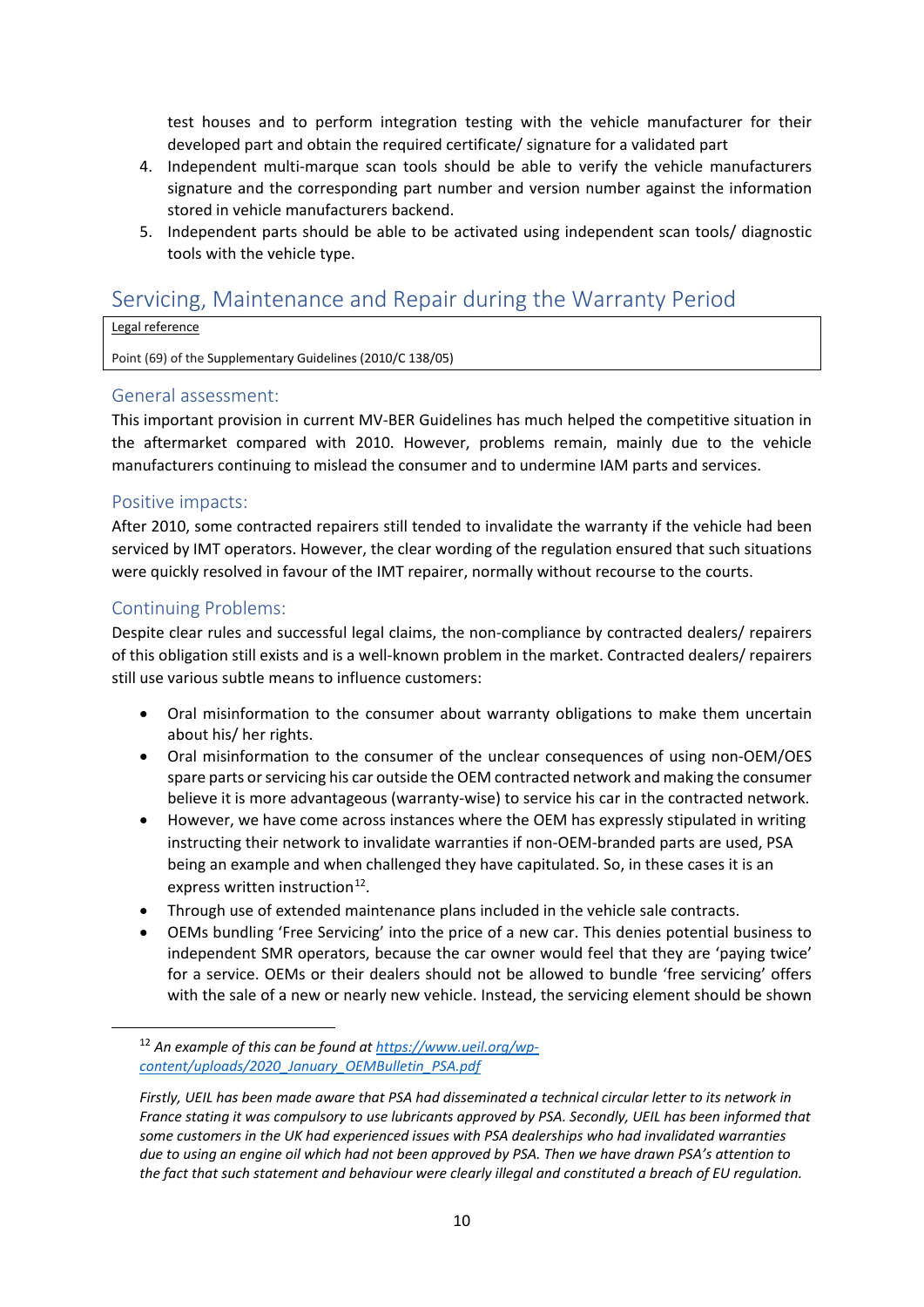separately with the vehicle buyer able to choose whether to accept this element, or not. The price of the servicing element to be such that another owner of a similar car can purchase servicing at that price at that location.

- Some OEMs are demanding that vehicles under warranty are serviced using specific parts (e.g. lubricants, tyres) not available to the IAM repairer through its' normal independent wholesale suppliers. The OEM does not release the technical specification of these products to allow a competitive product to be offered and is able to change 'monopolistic' prices. For the benefit of the consumer and OEM should not be allowed to specify a captive product without first releasing the full technical specification.
- Some OEMs are also applying an extended warranty to OEM branded parts and at the same time a reduced warranty for non-OEM branded parts.
- We have recent examples of KIA UK now requiring additional proof of IAM servicing within their 7-year warranty period from the end consumer. They demand a copy of the IAM repairer's invoice showing actual IAM part numbers and IAM lubricant type (ostensibly to prove correct, matching quality parts used), in order to honour their warranty. This is an underhand way of conducting competitor research and can be used as a "subtle" way of influencing the consumer to remain with the franchised dealer during the warranty period. If necessary, the product (but not price) information can always be obtained from the OEM direct from the IMT repairer.
- OEMs can sometimes block the installation of parts or the use of tools during the warranty period, unless an (expensive) code is bought.

# *UK AFCAR members therefore request that Point (69) of the Supplementary Guidelines (2010/C 138/05) be carried forward into future MV BER legislation.*

# <span id="page-10-0"></span>Access to Technical Information (RMI)

Legal reference

Point (62) of the Supplementary Guidelines (2010/C 138/05)

#### <span id="page-10-1"></span>General Assessment and Remaining Issues

The provisions of the sector specific Guidelines granting access to technical information to independent operators is one of the most vital elements of the competition law instrument for the automotive aftermarket. For good reasons it was included in Regulation (EC) No 1400/2002. Even today it protects independent repairers at the retail level and independent operators throughout the IAM. All these operators depend on technical information from the OEM as dominant player, in order to offer competitive products and services. This increases choice for consumers and keeps the price of repairs down, by putting competitive pressure on OEM's networks.

The definition of technical information in Point (62) is more fluid than in the more prescriptive RMI provision in Vehicle Type-Approval Regulation (EU Reg. 2018/858) but both complement each other.

The 2010 MV-BER framework recognised that access to technical information, tools and training continues to be a prerequisite for effective competition in the automotive aftermarket.

Independent spare parts distributors depend on accurate technical information, which they provide alongside spare parts to IMT workshops. This is generally supplied by independent data publishers. Each publisher aggregates, structures and harmonises the disparate proprietary technical information from all OEMs and all vehicle models into a single standardised multi-brand RMI. From their daily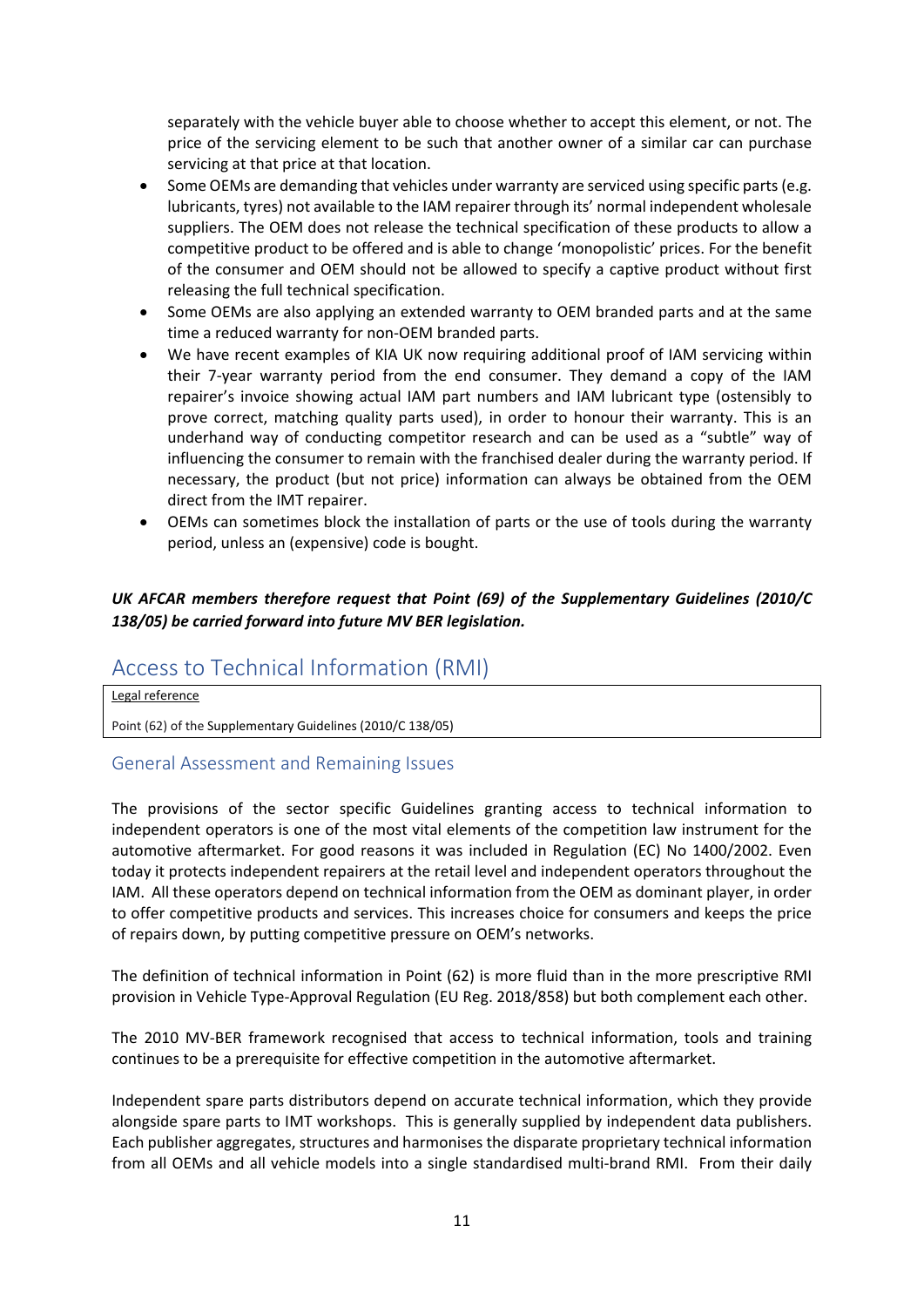experience, UK AFCAR members fully confirm the problems described in the recent RICARDO Report<sup>13</sup>, resulting from incomplete or out-of-date RMI platforms<sup>[14](#page-11-2)</sup>.

The competitiveness of IAM spare parts distributors depends on the ability of their cataloguing systems to provide an unequivocal identification of the vehicle and its related spare parts for a 100% accurate spare parts delivery. Where inaccuracies occur, IMT repairers receive the wrong parts causing inefficiencies and costs to the repairer (sub-optimal workshop utilisation), the suppliers (an additional delivery and processing a returned item) and most certainly for the end customer. Where there are uncertainties in parts identification, the IAM distributor will often feel it necessary to deliver a selection of possible parts, from which the repairer can choose – again very inefficient and costly.

Although obliged by regulation (EU) 2018/858 (effective September 2020) to supply full RMI in bulk, machine-readable format for all vehicles Euro5/V onwards, OEMs are refusing to comply. Those having the most precise vehicle and spare parts information will be most likely to sell the parts needed. OEMs seem determined to retain their privileged position by withholding technical information needed to accurately applicate/cross-reference both Original quality and Matching Quality spare parts, by claiming intellectual property rights over such information.

As vehicle technology becomes more advanced, the extent of regular training of IMT technicians is at unprecedented levels and is expanding rapidly. Many IAM training providers are helping to drive these necessary advances. These training providers require ready and prompt access to relevant OEM training materials and tools to enable IMT technicians to train to work on these newer vehicle types.

# <span id="page-11-0"></span>UK AFCAR Recommendations

Provisions enshrined in competition law providing access to technical information for independent operators should be continued after 2023. They are the vital umbrella only under which the detailed technical specifications of the Vehicle Type-Approval Regulation make sense. The scope of technical information is much more comprehensive in the Motor Vehicle Block Exemption Regulation, as it specifies that technical information continuously evolves due to technological progresses. This inclusive definition should be kept.

However, the provisions of Point (62) of the sector specific Guidelines should be modernised by adapting them to 'technical progress' to avoid new forms of hindrances/ obstructions created by vehicle manufacturers. This should include:

- (a) That the OEM itself is benchmark for technical information, both where contracted repairers use the technical information and where the OEM performs repair and maintenance operations remotely themselves (e.g., pass-through).
- (b) This responsibility to remain with the OEM for the full lifetime of vehicles in operation.
- (c) Full RMI/ technical information should be given in a bulk, machine-processable format, as specified in 2018/858 for all vehicles Euro 5/ V onwards.
- (d) Software, activation codes and recalibration specification for sensors should become an essential part of technical information.
- (e) IAM repairers should be allowed to update on-line digital service records, specifying what work has been carried out on a particular vehicle. It is now common practice for OEMs to hold details of a vehicles' service/ repair history on their private servers, rather than issuing the traditional paper-based Service Book. However, IAM repairers are prevented from obtaining

<span id="page-11-2"></span><span id="page-11-1"></span>*<sup>13</sup> RICARDO Report: "The Motor Vehicle Block Exemption Regulation (MV-BER): An essential piece of legislation for providing repair and maintenance information in the automotive aftermarket. Final report for the Automotive Data Publishers Association (ADPA), 24th March 2021*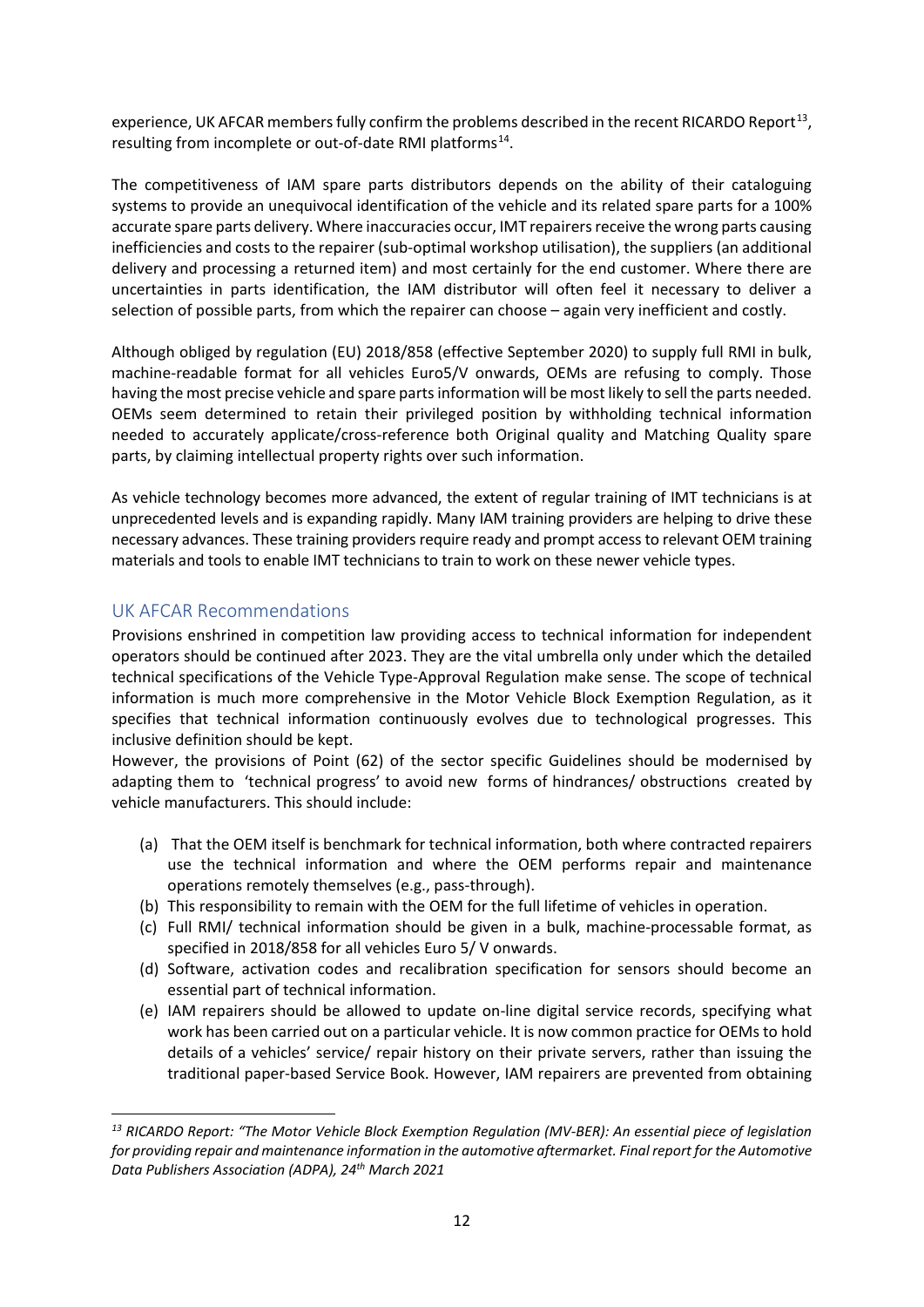access to this record and therefore cannot confirm that a service or repair has taken place to OEM specifications. This naturally generates dissatisfaction with the vehicle owner because the resale value of that vehicle is significantly reduced if a 'complete service record' cannot be demonstrated to a potential purchaser. The result is an unfair advantage to the contracted repairer vis a vis the independent repairer.

(f) Ready availability of OEM training materials and tools to accredited IAM technical training providers.

# <span id="page-12-0"></span>Interrelationship between V-BER and MV-BER

Although V-BER is important for OEMs and their contracted distributors, its revision has few direct consequences for UK AFCAR members with the major provisos that:

- a) MV-BER continues to exist, preferably with the improvements described above.
- b) MV-BER continues to have primacy over V BER in the automotive aftermarket.

# <span id="page-12-1"></span>Enforcement mechanisms of the MV-BER

By far the biggest problem has been the enforcement of the many important and valuable provisions of the MV-BER.

Various avenues have been pursued to obtain enforcement:

- 1. The European Commission directorate DG GROW. In all cases DG GROW has been supportive of the IAM position. However, they have no direct enforcement powers.
- 2. Via national type approval authorities, who have been the official custodians of MV-BER. This has been unsuccessful as a number of national type approval authorities indicated that the enforcement of the MV-BER is not their priority. Addressing these authorities under the Vehicle Type Approval Regulation has also proved to be a complete dead end. They are not equipped to judge on technical issues with competition relevance and, as they source their main revenues from the testing of vehicles, i.e., from vehicle manufacturers<sup>[15](#page-12-2)</sup>, they have no incentive to act on behalf of the IAM.
- 3. Seeking dialogue with OEMs: Letters sent to vehicle manufacturers depicting the problem remained either unanswered or produced a completely evasive answer.
- 4. Litigation. Most IAM operators are SMEs which would not have the financial resources to oppose the mighty OEMs in an extended court case. In rare cases, national trade associations have attempted legal action. This is not straightforward as the associations have first to raise funds before pursuing a case. At best, this has produced a positive result on a single issue in a single EU members state.

UK AFCAR strongly hope that our withdrawal from the EU will result in a forum for faster, cheaper process for resolving disputes around interpretation of MV-BER and Type Approval legislation.

This could be via an expert, properly resourced section of the CMA or perhaps via a truly independent Ombudsman. Enforcement notices could be issued, followed by legal action in extreme circumstances.

<span id="page-12-2"></span><sup>15</sup> *On the basis of positive interpretation by DG GROW on electronically processable spare parts, the German IAM parts distributor association, the GVA, tried this route with a case regarding spare parts identification information against BMW (because this was one of the first type-approved Euro 5 vehicles at the time, type approved in Ireland) but the ROI type-approval authority proved to have no interest in pursuing this case. They only started to examine after heavy pressure from DG GROW. The case ended when the ROI type-approval authority declared that there is no problem.*